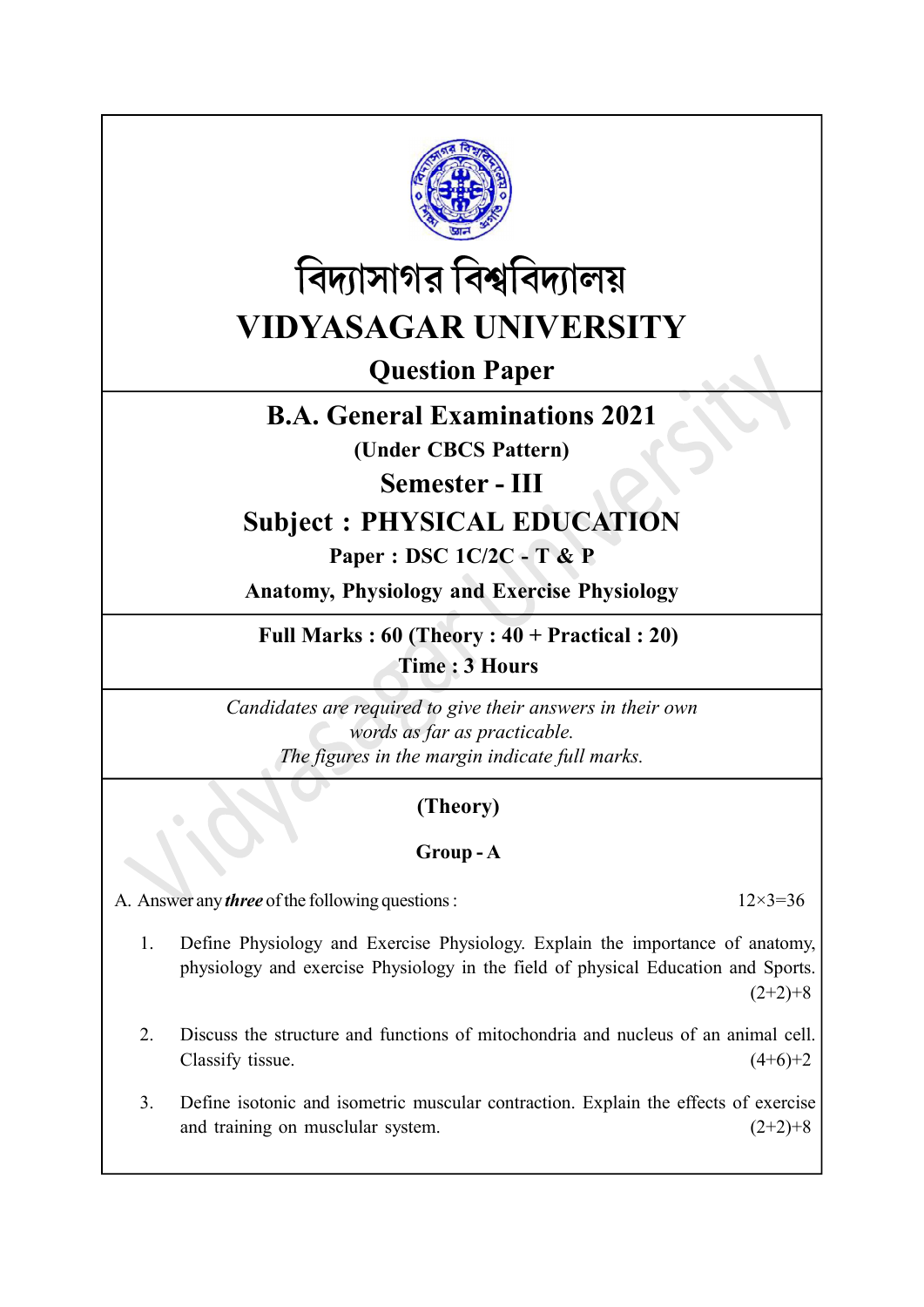- 4. Describe any four sinovial joints with suitable example and diagram. Write down short notes on long bone and flat bone.  $8+(2+2)$
- 5. Define vital capacity. Write down the importance of second wind in the field of physical education and sports. Explain the mechanism of human respiration. 2+3+7
- 6. Define athletic heart. Explain the functions of blood. Classify joints with suitable examples.  $2+3+7$

#### Group - B

- B. Answer any *two* of the following questions :  $2 \times 2 = 4$ 1. What is actin and myosin? 1+1 2. What is bradycardia? 2 3. Differentiate RBCs and WBCs. 2
	- 4. What are the organs of human respiation? 2

### বঙ্গানবাদ

#### বিভাগ-ক

ক. নিম্নলিখিত যে কোনো তিনটি প্রশ্নের উত্তর দাও ঃ  $20 = 2 \times 52$ শারীরবিদ্যা ও ব্যায়াম শারীরবিদ্যার সংজ্ঞা দাও। শারীরশিক্ষা ও ক্রীডাক্ষেত্রে শারীরস্থান, শারীরবিদ্যা ও  $\mathbf{S}$ . ব্যায়াম শারীরবিদ্যার গুরুত্ব ব্যাখ্যা কর।  $(2+2)+b$ প্রাণী কোশের মাইটোকনড্রিয়া ও নিউক্লিয়াসের গঠন ও কার্যাবলী আলোচনা কর। কলার শ্রেণীবিভাগ  $\lambda$ . কর।  $5+(6+8)$ সমটান ও সমদৈর্ঘ্য পেশী সংকোচনের সংজ্ঞা দাও। পেশীতন্ত্রের উপর ব্যায়াম ও প্রশিক্ষণের প্রভাব ব্যাখ্যা  $\mathcal{O}_{\mathcal{L}}$  $(3+3)+b$ কর। উপযুক্ত উদাহরণ এবং চিত্র সহযোগে যে কোনো চারটি সাইনোভিয়াল অস্থি-সন্ধির বর্ণনা দাও। দীর্ঘ অস্থি 8. এবং সমতল অস্থি সম্পর্কে সংক্ষিপ্ত টীকা লেখ।  $b + 2 + 3$ 

বায়ধারকত্ব-এর সংজ্ঞা দাও। শারীরশিক্ষা ও ক্রীডা ক্ষেত্রে দ্বিতীয় বায়র গুরুত্ব লেখ। মানব শ্বসন কৌশল  $\alpha$ . বর্ণনা কর।  $2+0+9$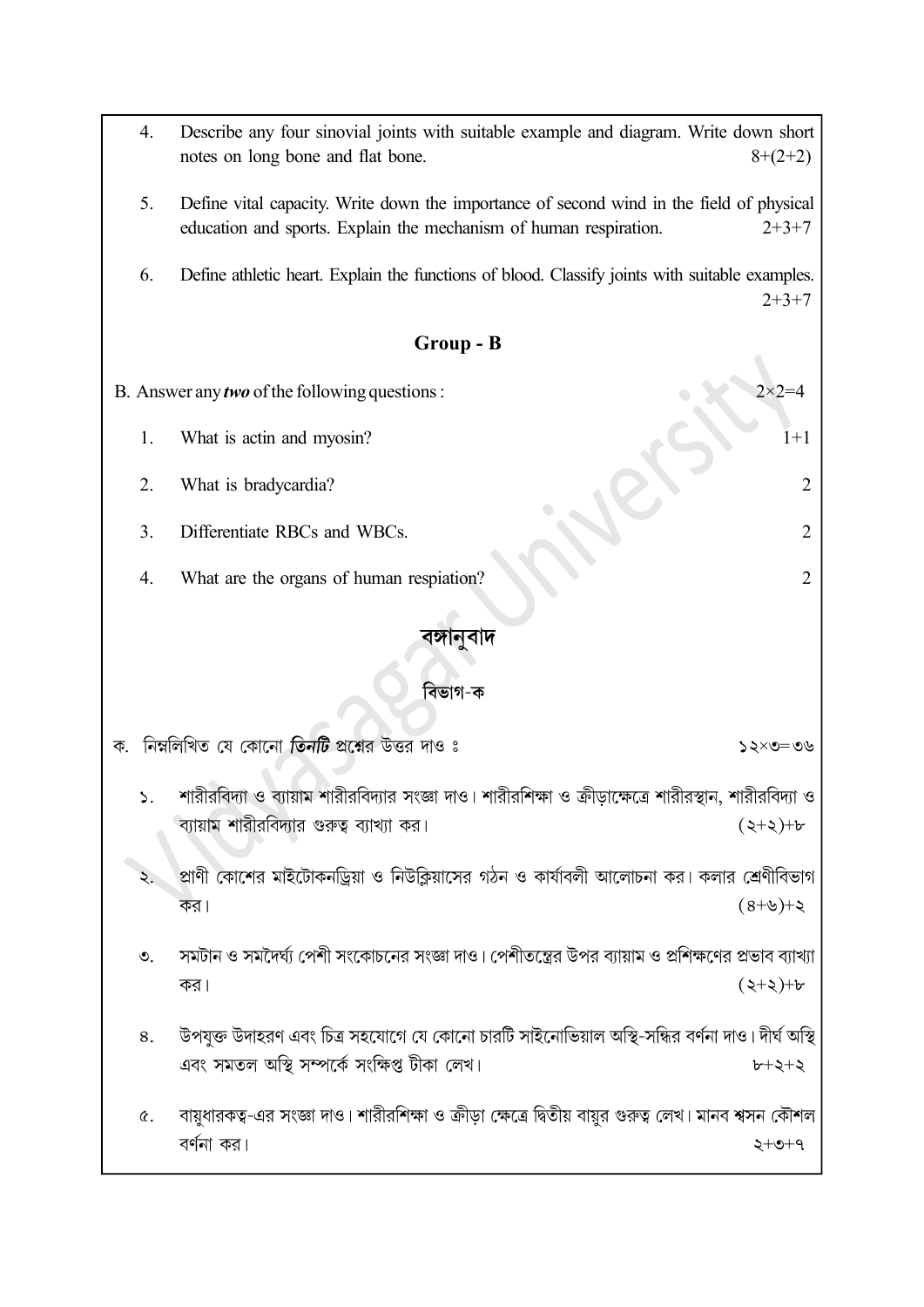খেলোয়াড়ের হৃৎপিন্ডের সংজ্ঞা দাও। রক্তের কার্যাবলী বর্ণনা কর। উপযুক্ত উদাহরণসহ অস্থিসন্ধির  $\mathcal{Y}$ . শ্রেণীবিভাগ করো।  $+ 2 + 5$ 

#### বিভাগ-খ

খ. নিম্নলিখিত যে কোনো *দুটি* প্রশ্নের উত্তর দাও ঃ

আকটিন ও মায়োসিন কি?  $\sum$ 

- ব্র্যাডিকার্ডিয়া কাকে বলে?  $\ddot{\mathcal{L}}$ .
- লোহিত রক্ত কণিকা এবং শেত রক্ত কণিকার মধ্যে পার্থক্য কর।  $\mathcal{O}_{\mathcal{L}}$
- মানব শ্বসন অঙ্গগুলি কি কি? 8.

## (Practical) Paper - DSC 1C/2C - P Anatomy, Physiology and Exercise Physiology Marks : 20

### Group - A

- A. Answer any **one** of the followng questions :  $15 \times 1 = 15$ 
	- 1. Explain the measurement procedures of 'BMI' and 'WHR' of a physical education student. 10+5
	- 2. How would you measure 'Resting Blood Pressure' and 'Exercise Heart Rate' of an athlete?  $9+6$
	- 3. Write down the measurement procedures of 'vital capacity' and 'PEI' of a volleyball player. 6+9

#### Group - B

B. Answer any *one* of the followng questions :  $5 \times 1 = 5$ 

1. Describe the process of determination of respiratory rate. 5

 $\xi \times \xi = 8$  $5+5$ 

২

২